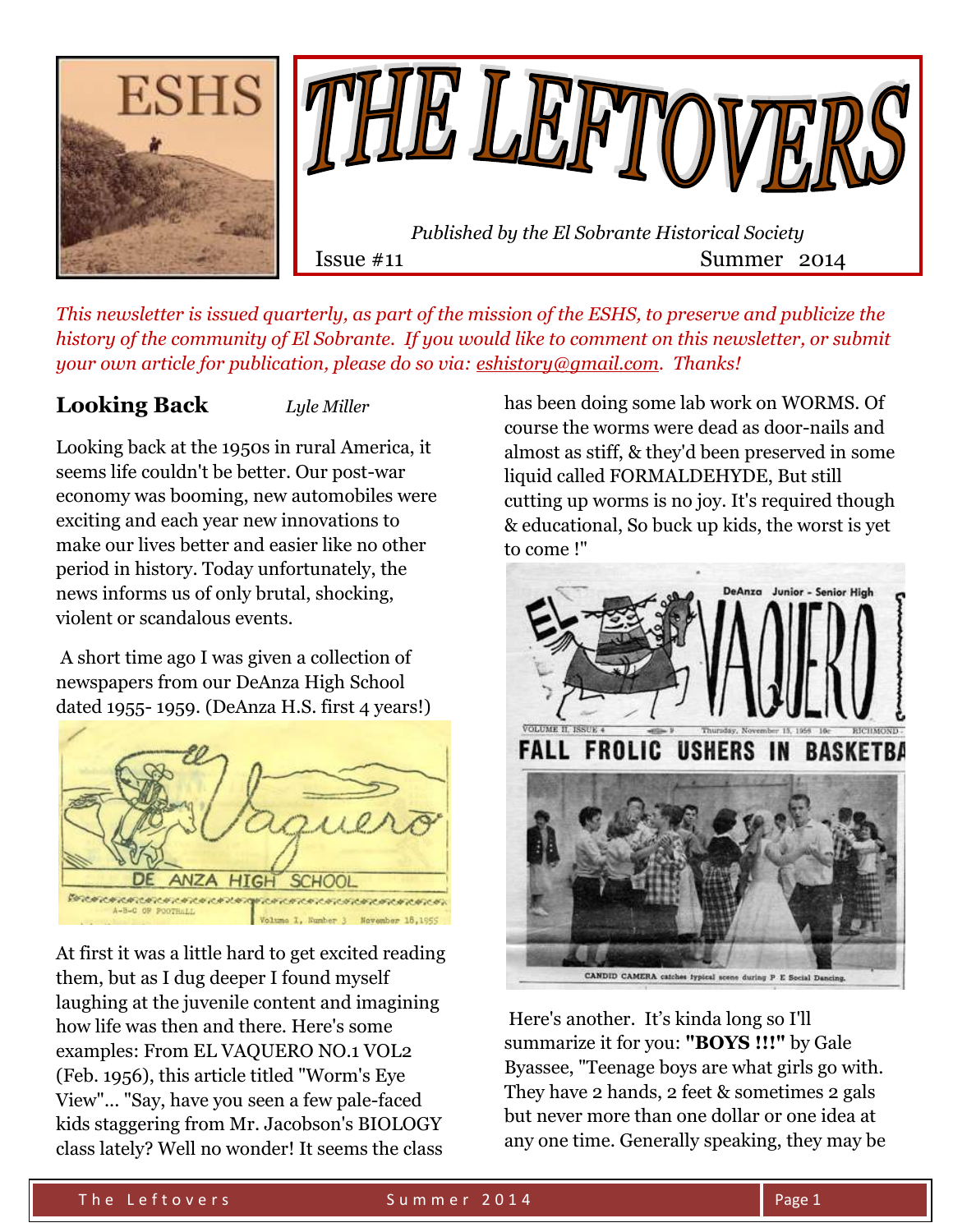divided into 3 classifications: Boyfriends, Girl chasers and Girl-less..."

"Cupid's Arrow February Night Dance will be on the 17th from 8:00-11:00 in the Cafetorium. Dress in Sports Attire 50cents /couple with student body card. 75 cents without..."

**From El Vaquero, April 1957**: "Slang: DIG THAT CRAZY WASHING MACHINE" = look at that girl walk. "SWEET MAMA" = pretty girl.

"DIG THAT CRAZY BUGGY" = look at that neat car. "THE PERSUADER" = Mr. Crouch's Swatter. "YOU KNOW IT DADDIO" = that's right.

"THE GARBAGE CAN"= the cafeteria. "GET OFF THE WALL"= quit kiddin' me.

Another one titled: "NOT ONE ???".... "Last Thursday there was not one girl in the telephone booth during one of the lunch periods. Whot Hoppin' Girls ? Did you have a fight with your boyfriend or did you talk too long & the dean helped you stay away? At any rate, we wager this is the first (& probably the last) time this has happened since DeAnza H.S. opened."

**Other news for April '57:** "...Seeking votes for president of the 7th grade were: Bobby Ballard, Donald Bastin, Thomas Classick, John Griffin & Ricky Weddle..." (Donald Bastin is now editor of this newsletter !).

**El Vaquero April 1958.** There is a story titled : "UNDER THE HOOD WITH HESTERLEY"... "Owner of this week's car is Stanley Benninger, who has been a Sophomore here at Deanza for THREE years. His car is the ultimate in customizing. Stanley started with a wrecked '36 Ford Roadster. It has been channeled 6" and a rake obtained by oversize [tires] in the rear. The interior is done in blue & white leather to match the metallic blue paint job. Under the hood reposes a '55 Chevy OHV V8 engine running a full cam & high lift rocker

arms, a 3 pot Edelbrock manifold & the engine has been ported & relieved to facilitate breathing. All in All, this car is an example of American ingenuity (plus a rich father) AND FAST ! This rod will do 0-60 in 7.6 seconds & clocked the quarter doing a fabulous 135 mph"

**Also in April 1958:** "The Cafeteria will be featuring the following: Wednesday, spaghetti w/ cheese,cole slaw w/dressing, french bread & butter, plums, celery sticks & a cookie. Thurs.Menu Pups in a blanket, buttered peas, lettuce wedge & dressing, red gelatin w/ fruit & milk."

**Friday menu**: "Crusty fish filet, mash potatoes, buttered corn, bread & butter, apple cobbler w/cheese." Mmmmmm !

Just a note... The school paper was called "El Vaquero" through October 17 1958 (vol.4 issue4). "The Donzette" debuted October 31 1958 (vol. 1 issue 1).

Vol.i Issue | October 31, 1958 Richmond, Calif. THE DONZETTE

*Editor's Note: Thanks to Tom Mason, for passing these historic newspapers along to Lyle. Tom, as you may know, is the husband of the late Karen Mason, who taught for years at De Anza High School, and who now has a wing of the new school named in her honor.*

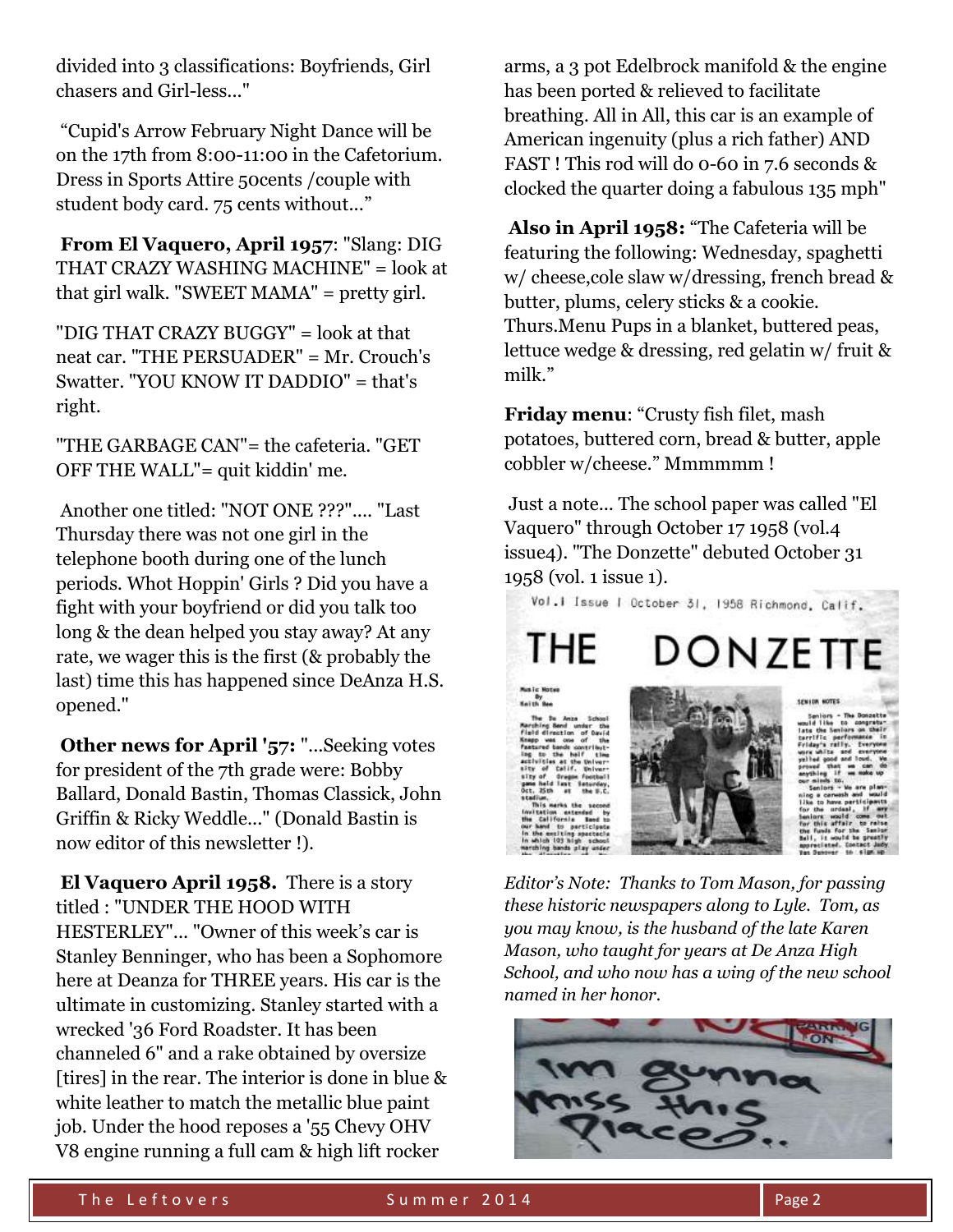## **The Road to El Sobrante**

 *Steve James*

Prior to WWll the El Sobrante valley was a rural ranching community with a population ranging between 100-125 people. The Kaiser shipyards and post war boom brought families to West Contra Costa County, from all corners of the United Sates. My family was one of those, that set down roots in this now bedroom community. My Grandparents left their tenet farming life in Northern Iowa, in 1943, for the job rich war effort in Richmond, California. After the war their four sons did what most kids do--followed their parents. My dad Ernie James was the second son and he and my Mother (Mary), lived in the El Portal war housing, that was between Walter T Helms school and Contra Costa college. In 1953, they moved to El Sobrante.

Ernie was raised on a farm during the depression near Rockwell, Iowa. The family never wanted for food, but having spending money for personal needs was out of the question. He and his brothers would trap musk rats, fox, rabbits, and if lucky get a mink. They sold the pelts in town to a fur trader. This was their only extra money avenue. It was a simple life, dictated by hard work. Then WWII changed it all.

By 1944, Ernie was in France and by the end of the European theater he was deep into Germany. He, like thousands of other GIs, was sent to Camp Roberts near Pittsburg, California to prepare for the invasion of mainland Japan. Luckily that never happened.

So now, the farm boy from Northern Iowa has trekked across France and Germany, only to end up miles away for where his parents settled in San Pablo and eventually living in El Sobrante; but his travels are far from over.

Ernie found a job working for the Cal Spray Co. in Richmond as an accountant and auditor. Cal

Spray Co. was purchased by Standard Oil and became the Chevron Chemical Co. His audit duties took him throughout the United States and to increased job responsibilities within the Company. In 1967, he started a work assignment that took him around the world with a six-month stay in Hyderabad, India. There he helped to set up accounting procedures for a joint venture fertilizer plant. India's caste system had him dealing with the upper society and government officials, but having his farm boy roots Ernie easily connected with the working class.

Beyond the day-to-day office work, he experienced many adventures, including a gem-buying excursion with one of the government officials. He described a scene right out of an Indiana Jones movie. Going through back allies, entering a dark room where a crossed legged salesman emptied out small bags of diamonds and other precious stones for purchase. He felt obligated to buy something, so he purchased 3 black star sapphires. I still have them, with the bill of sale slip. He also got to do some hunting. It started with some duck hunts and then his most treasured adventure, a tiger hunt.

At a cocktail party, a high level government official found out that Ernie was an avid hunter. He was taken on duck hunting excursions. They would drive though a local village, picking up some kids who were their retrievers.

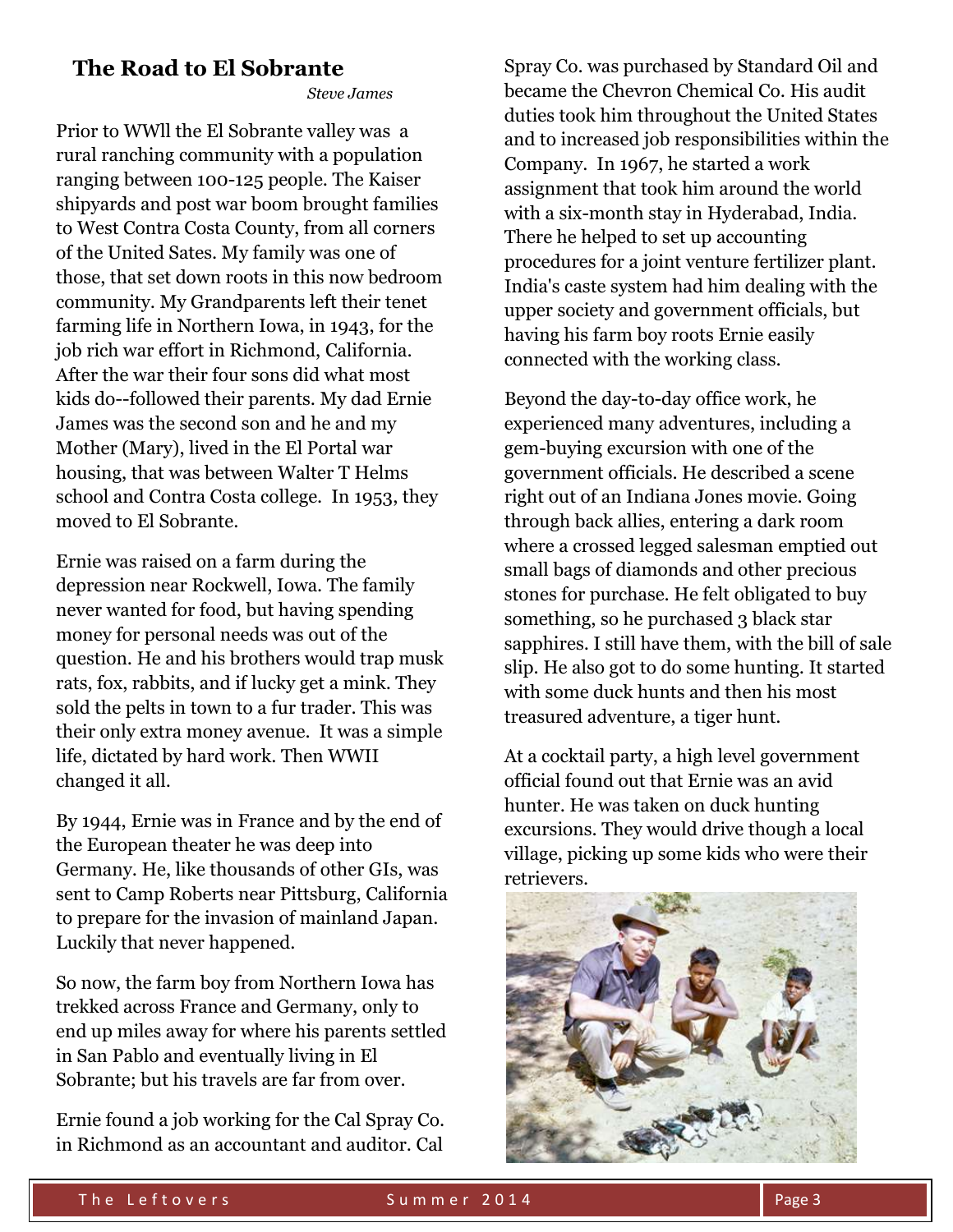Ernie felt a little strange about having young boys swim out as far as 50 yards to retrieve a duck, but was told that's what they were getting paid for. I think he said they gave them a couple of rupees (Indian currency); a rupee equaled about 27 cents. The boys were thrilled to get the money. I think this was not unlike that farm boy selling his furs in town. After a few duck hunts came the invitation to the tiger hunt. He was excited.

The tiger hunt required staying overnight in villages. They stayed in dirt floor huts that were sprinkled down each morning with fresh cow dung to keep the dust down. He spent the days in the village and the nights hunting. I'll save the suspense: he did not get a tiger, but did shoot several spotted deer and a Chinkara Antelope. The people of the village were very excited to have the fresh meat. He had the hides tanned and the antelope horns mounted. I still have them.



With the fertilizer plant office system up and running, Ernie headed back to good old El Sobrante. Quite a life: Starting out a farm boy in Northern Iowa, to one of the thousands of U.S. GIs in Europe, to hunting tigers in India. Ernie's El Sobrante life included being one of the co-founders of the El Sobrante Boy's club of America (the second President) and serving on many local councils and boards. I think his biggest pleasure was being a coach and/or manager of several baseball teams from Baby Ruth leagues to El Sobrante Boy's Club Pony and Colt leagues. I still encounter men who, as

boys, played on these teams. They tell me how much he meant to them and how much he was liked.

Quite a legacy for a farm boy from Rockwell, Iowa.

Can't find our website? It seems that the link to our domain name, ESHIST.ORG, has been broken for some reason. Not to despair. You can directly link to our website by typing in the actual address:

**sites.google.com/site/elsobrantehistoricalsociety/**

Hopefully, the link will be restored soon.

#### **AN EL SOBRANTE ACRE – A GLIMPSE OF COMMUNITY CHANGE**  *Maurice Abraham*

Our Santa Rita Road home sits high on a hill overlooking the El Sobrante Valley and the panoramic hillsides of San Pablo Ridge. I moved here as a four-year-old in 1946 and grew up on this property, but not in this home. That was the year my parents, Maurice and Jean Abraham, purchased a one-acre property here from the McClure family, and relocated our family from Richmond to the tiny twobedroom home that sat on the property.

There was only a scattering of homes along Santa Rita Road then, and the road dead-ended at a large ranch leased by the pioneer Castro family for cattle grazing. The ranch's grassy hills extended from San Pablo Creek to Valley View Road, and from May Road to our Santa Rita Road neighborhood. Today, those hills have been transformed from their native state into the De Anza Vista and Whitecliff neighborhoods.

In my early 70's now, recollections of my younger years in El Sobrante are vivid as ever. As you might imagine, El Sobrante was largely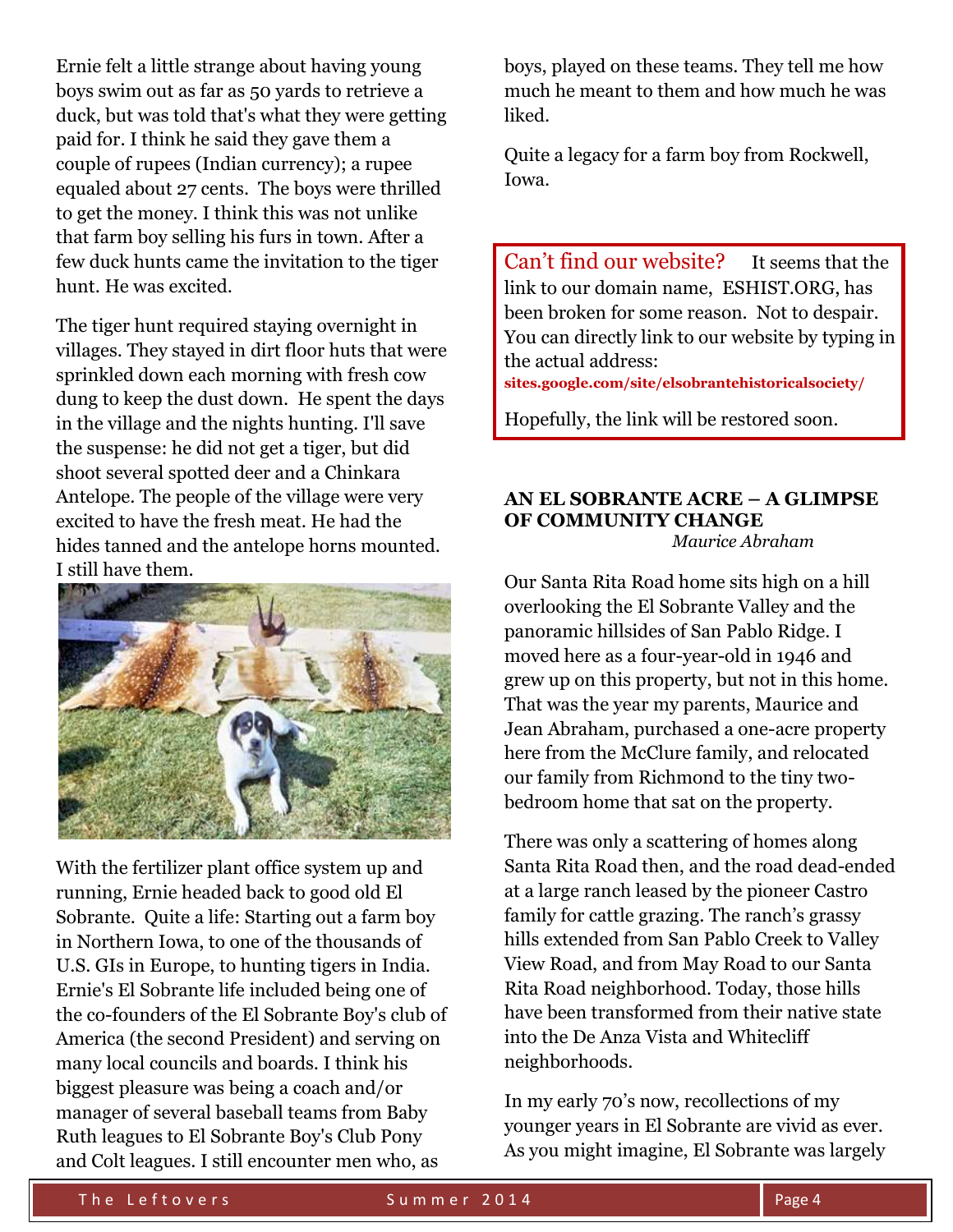undeveloped in 1946, a rural community with only hints of the suburban community it would become. I witnessed that change. When I relocated to Silicon Valley in 1969, the El Sobrante community looked much as it does today, as most of its growth occurred between 1955 and 1970.

Like so many other post-depression Richmond residents, my parents had immigrated to Richmond from other parts of the U.S., dad from Ragen, Nebraska and mom from Nashwauk, MN. They, their parents and most of their siblings came here for the postdepression job prospects. The young couple was introduced by a mutual friend at a Richmond dance and, in 1935 they eloped to Reno and married.

The move to El Sobrante was driven by dad's desire to live in the country and have a little farm. That lifestyle was in his roots. Although mom was reticent about leaving the city comforts, I believe both recognized the longterm investment potential of an acre of El Sobrante land. And, that investment potential began to be realized in the early 50s, the start of El Sobrante's boom years.

My sister, Glenna, and I were growing up quickly and the tiny home we shared seemed to shrink at an equal pace. So the decision was made to build a new home next to the old one, a two-year project that was completed in late1954. Dad, a craftsman and perfectionist, did much of the work himself with help of a neighbor and co-worker, Bob Combs and from other family members that pitched in when they could. The old home became a rental providing a modest boost in income. Around the same time, my mom returned to the work force, joining the Macy's Department Store in downtown Richmond.



*Original family home-c. 1947* 



*The 'new' family home completed in 1954*

In 1964, it was decided to subdivide the Santa Rita acre into four residential lots. Several factors underlay that decision, beginning with the building of our new family home in the early 50s. That experience ignited in me an interest in architecture and construction. That was followed in the mid-50s by countless hours I spent watching the development of the old ranch behind us by the behemoth Utah Construction Company. I was fascinated how hillside grazing land could be reshaped to accommodate new streets and utilities and homes and new families. The entire process offered me endless fascination and further fed my curiosity.

As a 9th grader at the 'new' De Anza High School, my interest in architecture was inspired further by two mechanical drawing instructors, Winston Howe and John Briscoe. Their guidance and encouragement led me to enter several Bay Area architectural design competitions throughout high school and

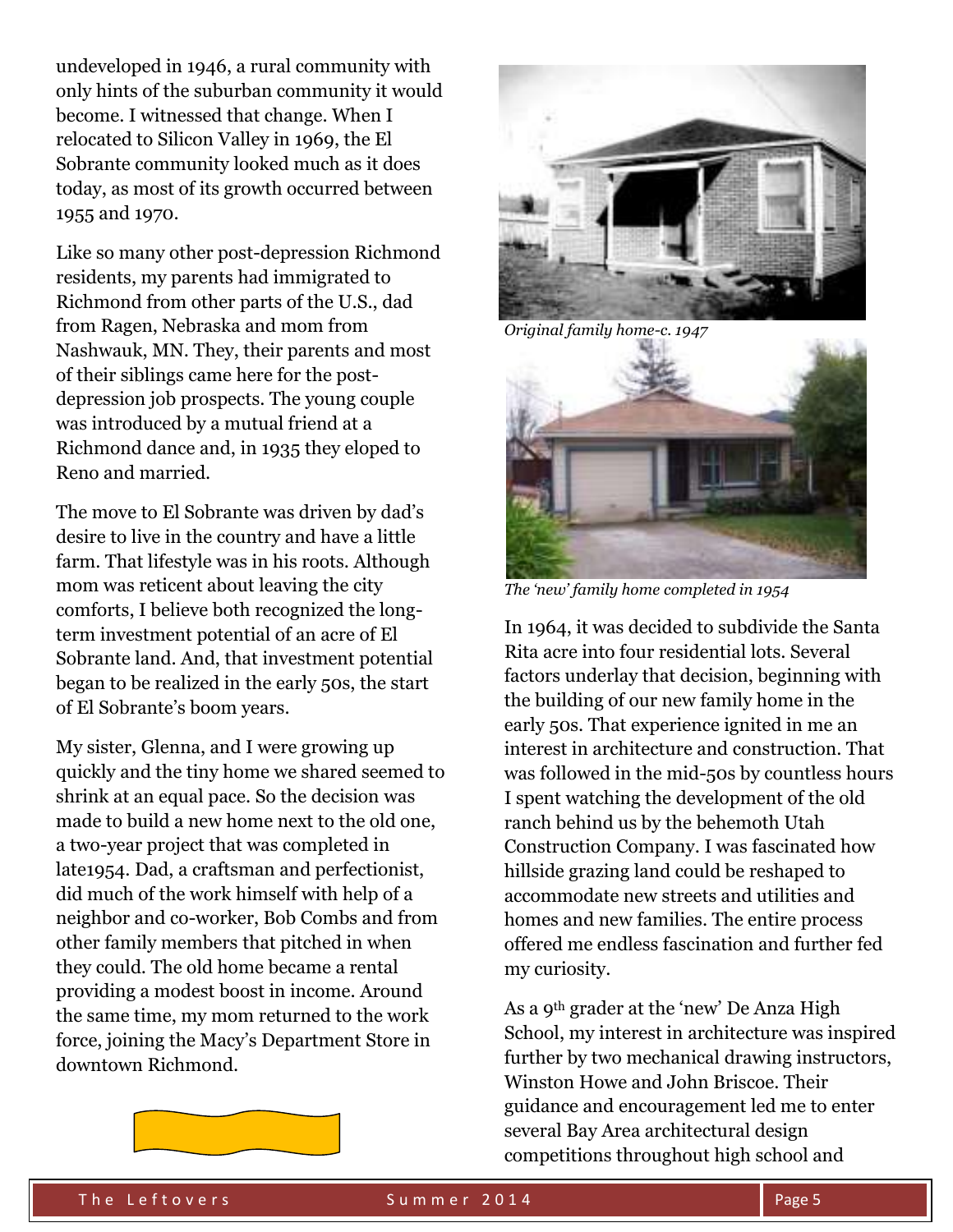receiving awards in every one. In my final year at De Anza I designed and prepared construction drawings for an all-steel home which won me an honorable mention in the Ford Motor Company's International Industrial Design Competition.



June 1957…a turning point event for me and for the destiny of our El Sobrante acre. That's me on the right along

with another winning De Anza student, Charles Smith, and Principal William Plutte.

Shortly after graduating in 1960, based on those high school accomplishments, I was hired by an El Sobrante start-up, Schelin Engineering Company. Under the tutorship of E. Richard Schelin, PE and other senior staff, I received invaluable guidance, training and solid practical experience in land development planning and engineering. It was this experience that equipped me with the knowledge and skills to subdivide the family acre just four years later.



 *Schelin Building (my design) 1963 – 435 Valley View Road…formerly a pharmacy.*

Again, the year was 1964. A few years later, mom and dad decided to demolish the old house (it sat where the new access

road would eventually be), and enlarge the side yard of the family home to its new lot configuration. The El Sobrante Fire Department was offered the opportunity to burn the old place as a training exercise, an offer eagerly accepted. In a matter of weeks, only ashes provided evidence of where the old house had stood. The family home lot was then graded and a new fence erected around its new boundary leaving an access corridor to the three "back" lots.

Although dad often talked of building on the three vacant lots, they remained undeveloped for some 25-years. Over that time, mom and dad gifted one lot to my sister and another to me. In 1990, I designed a home for Glenna and her husband, Bill Nash, on their lot. Bill, a teacher and building contractor constructed the new home where they still reside. Then, in 2003, my wife Jeannie and I completed our new home, also of my design and constructed by brother-in-law Bill.



*Our home – 4334 Santa Rita…completed in 2003.* 

*Below: Nash home…4336 Santa Rita…completed in 1990*

Mom and dad have since passed on, dad at 82 in 1997 and mom at 89 in 2006. Glenna and I inherited the family



home as well as the fourth lot. She later purchased my interest in the home and currently rents it to her oldest daughter and her family. We still own the remaining lot jointly, its final destiny yet to be determined. Surely it, too, will one day be the place another family calls home. For now though, this acre will continue on as our 'family compound'.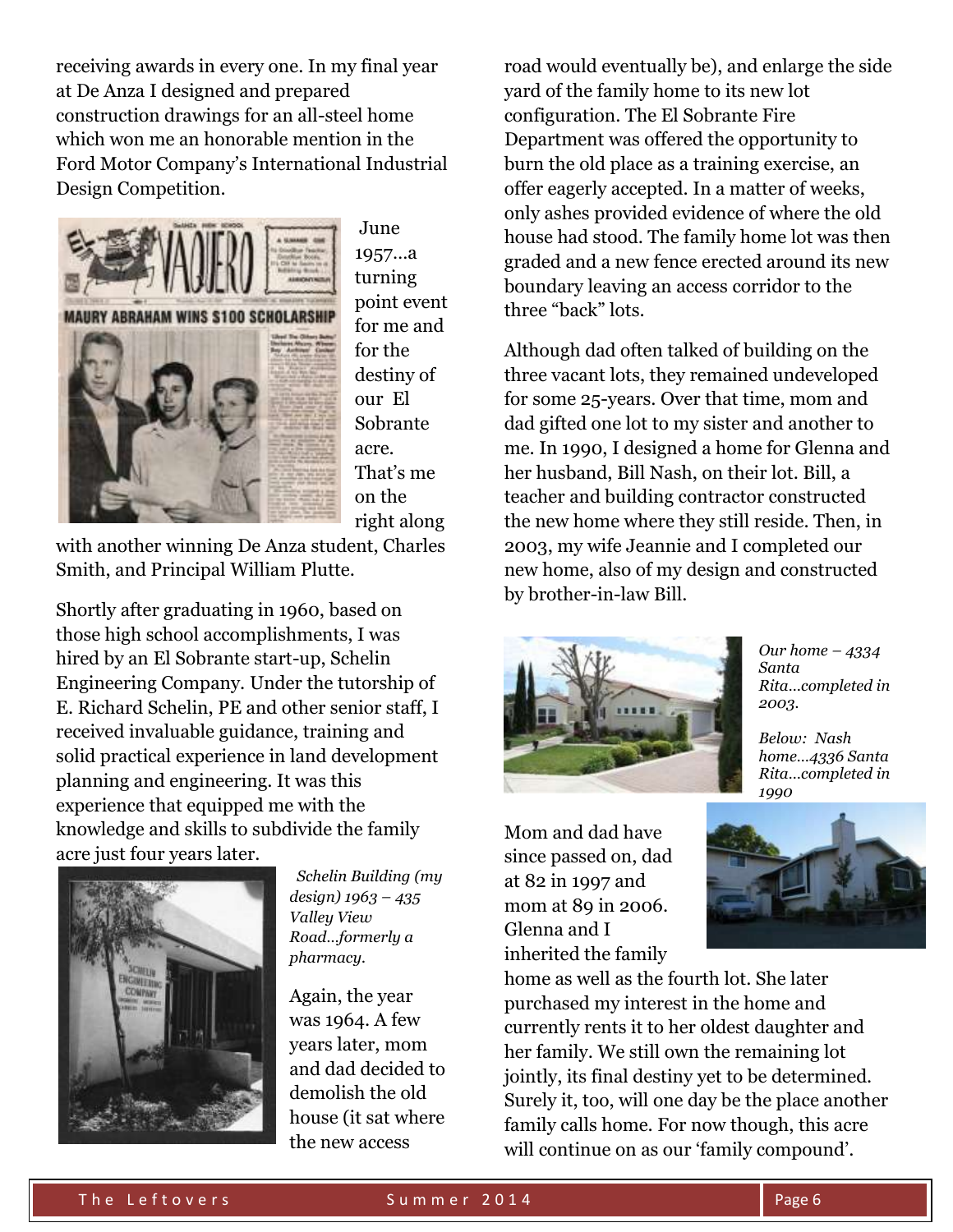### **Opening Day of Brand New Exhibits at the Rosie Visitor Center, May 24, 2014.**

*Donald Bastin*

The Rosie the Riveter World War II Home Front National Historical Park is located smack on the Richmond Bay Trail, right next to the old Ford Building. That's convenient, as the VC celebration also included a celebration of the 25th anniversary of the Bay Trail Project, an ambitious attempt to completely encircle San Francisco and San Pablo bays in a 500-mile walking and bicycling trail. Richmond has been ahead of the curve for years in completing its part of the trail, and the Marina section, which includes the VC, is probably the most beautiful, developed, and varied.

The new VC exhibits are extraordinary, and include wonderful static displays as well as well-thought-out interactive components. Here



we see a visitor trying her skill with a rivet gun. Be sure to bring the kids, as they will be fascinated. The park rangers and docents offer a wealth of detail, and you will usually run into an actual Rosie, one of the extraordinary women who worked in the Richmond shipyards during WW II, or in one of the many yards or military facilities around the Bay. At the top of the next page we see Mary Torres, sitting next to one of the unique mannequins that are scattered throughout the VC. She



enthralled all around her with her story of traveling on a bus, for 5 days, to Richmond, with little to eat, no showers, and few bathroom facilities. Like many who came, she decided to stay.



*Feeling guilty about commuting alone?*

The many vintage posters offer a wonderful glimpse into wartime life in the Bay Area.

So be sure and visit the Rosie Visitor Center soon. Remember that El Sobrante only started growing during the war years, and it is the workers who came to work in the Richmond shipyards who make up many, if not most of our founding mothers and fathers. The VC is open 7 days a week. Find them online at: **nps.gov/rori/**